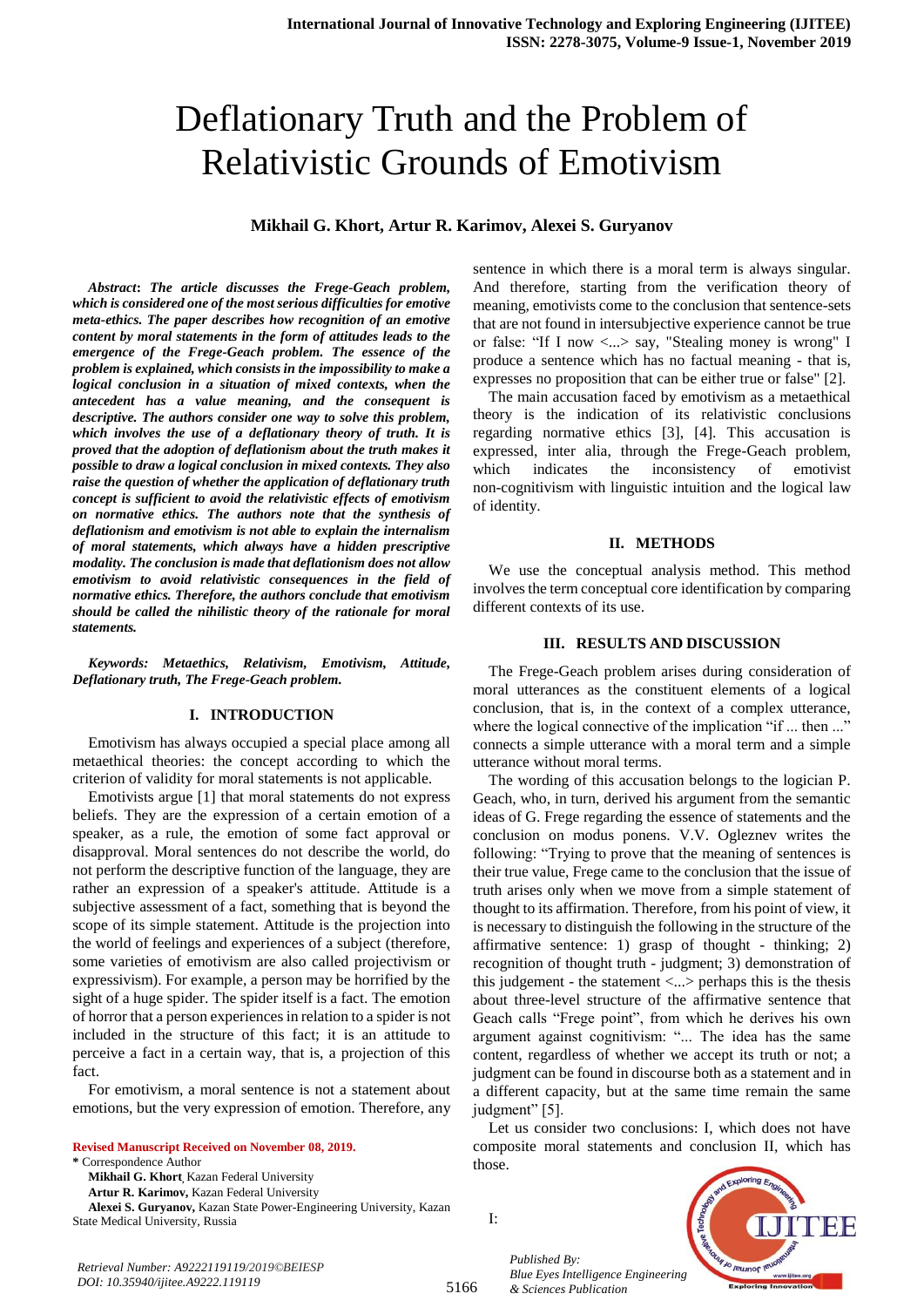(1) If it rains outside, the asphalt is wet.

(2) It is raining outside.

(3) Therefore, the asphalt is wet.

II:

(1`) If it is wrong to beat people, then X does not beat people.

(2`) Beating people is bad.

(3`) Therefore, X does not beat people.

What is the difference between the case (I) and (II)? If we formalized these statements, we saw that their form seems to be the same. Accordingly, there is no logical contradiction to make a conclusion (II). The problem arises if we take a non-cognitive (so far emotivist) position on the semantics of moral terms, that is, we accept that these are the attitudes. Then it turns out that an intuitively clear and permissible implication  $(1)$  is impossible, and the statement  $(2)$  differs significantly from  $(2)$ . The antecedent  $(2)$  in  $(I)$  has the same meaning both as an integral part of the implication, and as a single simple proposition (i.e., without introduction). In both cases, the statement "it rains outside" means exactly what it means — a certain state of affairs, true, in the case of the actual presence of the indicated state of affairs. But in (II), during adoption of non-cognitive semantics, the antecedent in  $(1)$  and the utterance  $(2)$  are different utterances. In other words, the conclusion  $(3)$  is intuitively obvious, but logically impossible, because otherwise one would either have to violate the law of identity or accept that a statement like "stealing is bad" has a descriptive meaning. The Frege-Geach problem arises when we consider the implication and logical conclusion assuming the non-cognitive thesis that moral statements are not statements, but attitudes. The following question arises: is the general complex sentence an attitude or not? For emotivists, it is not, because it contradicts the very thesis about the attitude as a single sentence with emotive content. On the other hand, such a statement is quite formalizable and intuitive.

L.D. Lamberov illustrates the Frege-Geach problem by examples with a mixture of moral and descriptive contexts, not only in the case of the conclusion on modus ponens: "Let's look at another example: "Lies is bad, or they lied to me at school". How should this statement be understood, where are its components? Is "or" a connective element? Suppose the statement "Lies is bad" is understood non-cognitively. Suppose this statement is interpreted as an expression of rejection of lie or negative emotion about lie. Obviously, a complex statement can also be made by such a subject who does not experience negative emotions about lies and accepts lies (due to ignorance of some facts). You can slightly modify the example in question, so that the problem becomes even more obvious, as follows: "Either you did wrong by lying to me, or they lied to me at school." What is the significance of this statement, subject to the adoption of non-cognitive analysis? It does not boil down to the fact that either someone lied to the speaker or the speaker was lied at school" [6].

Thus, the problem of Frege-Geach is in the fact that within the framework of non-cognitive semantics it is impossible to make a meaningful logical conclusion. And this, in turn, means that moral discourse is meaningless and unreasonable. It follows that ethics built on emotivistic foundations will be relativistic.

It is possible to solve the Frege-Geach problem by creating an anti-metaphysical concept of truth that would not connect the truth of sentences with metaphysical entities. In essence, this concept should state that truth is not a predicate. A similar concept is deflationism.

According to Y. V. Shramko, the general scheme for any classical inflationary concept of truth development is the following: "x is true if and only if x has the property F", where F is some (new) fundamental attribute designed to express the essence of truth" [7]. Unlike inflationism, deflationary concepts of truth are not based on the world, but on language. They seek to show that truth is not some entity or property, but a special logical sign. Therefore, the definition of the deflationary theory of truth will be as follows: "<...> this is the theory of truth, according to which the concept of truth is understood as a metaphysically empty concept that performs specific logical-linguistic functions in the language (generalization, indirect speech, "semantic" ascension) and is fully explainable using the equivalence scheme. One can distinguish the general form of the deflationary equivalence scheme: (DT)  $\langle p \rangle$  true  $\equiv p$ , where " $\langle p \rangle$ " means the name of the statement "p" "[8].

Thus, the difference between inflationism and deflationism about truth is that deflationism does not require pointing out the conditions for the truth of sentences, while for inflationary concepts, the conditions of truth are the very meaning of sentences. For example, neopositivist verification as a condition of truth is the meaning of a sentence. Classical emotivists (Ayer, Stevenson), being positivists and adopting a verification theory of meaning, therefore, were initially within the framework of one of the inflationary theories of truth. Therefore, the Frege-Geach problem was unsolvable for them. Because of this problem, they and their followers had to start developing the deflationary theory of truth [9]. They could solve it, but then they would have to stop being positivists in the classical sense. They should have accepted that meaning is not the relationship between the World and the language, but an intralinguistic practice. L. D. Lamberov writes that "from deflationism regarding truth it follows that meanings should be understood as naturalistic properties reducible to use. Thus, deflationary theories of truth are the rationale for the theory of meaning as use" [6]. Here we can recall the Wittgenstein concept of meaning as use. L. Wittgenstein is not a theorist of deflationism, but, as we see, his theory is prolegomena of both deflationism and non-cognitivism. Moreover, unknowable facts are "deflationary" facts, from the semantic point of view (the facts that could take place). This concept is introduced by the British Paul Horwich in order to explain the mechanism for truth determination in deflationary contexts. It consists in the fact that "substitutions into a scheme (DT) can be considered as particular definitions of the concept of truth for specific statements whose substitution is carried out" [10]. This is a logical solution to the Frege-Geach problem: having adopted deflationism, we must conclude that not only the prescriptions, but also any statements in the limit do not represent anything, and their truthfulness is an internal property of the sentences themselves, connected with the fact that they acquire significance only in use. This means that moral sentences can be deflationary true, and they must be interpreted "as the statements expressing the speaker's personal attitude (for example, from the point of view of

expressivist non-cognitivism), [and then it should be accepted that] the statement is recognized as true in the "playable"

*& Sciences Publication* 

*Published By:*



5167